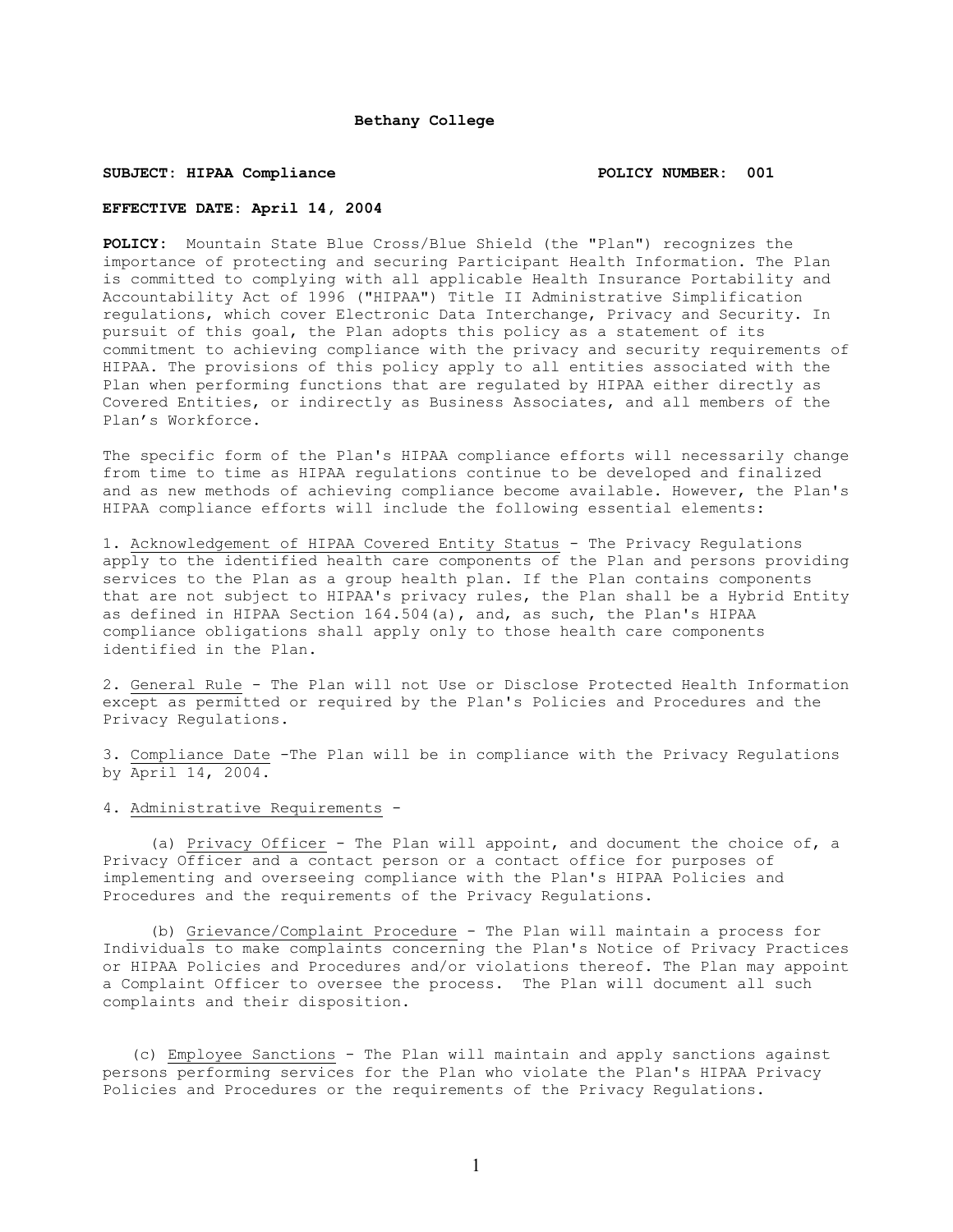(d) Training/Education Program - The Plan will, in accordance with the requirements set forth in the Privacy Regulations, train persons performing services for the Plan. On-going training, beyond April 14, 2004, will be conducted. Initial training will be completed by April 14, 2004. The Plan will implement self-audit procedures through which it will monitor compliance with the Plan's HIPAA Policies and Procedures.

 (e) Safeguards - The Plan will implement reasonable safeguards, including data security policies and procedures and, as needed, administrative, technical and physical safeguards, to ensure the integrity and confidentiality of Protected Health Information within the possession or control of the Plan.

 (f) Documentation - The Plan will be amended, in writing, to incorporate all required rules regarding HIPAA compliance. The Plan will maintain in written or electronic form all documentation required by the Privacy Regulations for 6 years from the date of creation or when the document was last in effect, whichever is longer.

 (g) Enforcement; Complaint - The Plan is subject to enforcement action by the HHS Secretary. An Individual that believes the Plan has or is violating the Privacy Regulations may file a complaint with the HHS. The HHS may conduct compliance reviews of the Plan's operations and HIPAA compliance policies and procedures. The Plan will maintain records in such order as to produce privacy compliance reports to the HHS upon request. The Plan will cooperate in good faith with and will provide access during normal business hours to HHS to the Plan's books, records, accounts and other information, including Protected Health Information, without Participant Authorization.

5. Notice of Privacy Practices; Acknowledgment of Receipt of Notice - The Plan has prepared a "Notice of Privacy Practices" according to the specific content requirements of the Privacy Regulations and the Plan's operations. The Plan will not Use or Disclose Protected Health Information in a manner inconsistent with its Notice.

Prior to April 14, 2004, the Plan will provide the Notice to its Participants and thereafter prior to or upon enrollment of new Participants and within 60 days of a material revision to the Notice to all Participants then covered by the Plan. No less frequently than every 3 years, the Plan must notify Individuals then covered by the Plan of the availability of the Notice and how to obtain copies of the Notice. If the Plan maintains a website about its customer service or benefits, the Plan will post the Notice on the website and make it electronically available through the website. Although not required by law, the Plan may make a good faith effort to obtain each Participants' written Acknowledgement of receipt of the Plan's Notice. Refusal by a Participant to sign the Acknowledgement will not prevent the Plan from enrolling or providing the Individual with services, but the Plan may document failed attempts to obtain this

6. Permitted Uses and Disclosures - Unless otherwise permitted or required by the Plans HIPAA Policies and Procedures or the Privacy Regulations, the Plan will not Use Protected Health Information obtained from any source or Disclose Protected Health Information maintained by or in the possession or control of the Plan, unless the affected Individual has provided his or her prior written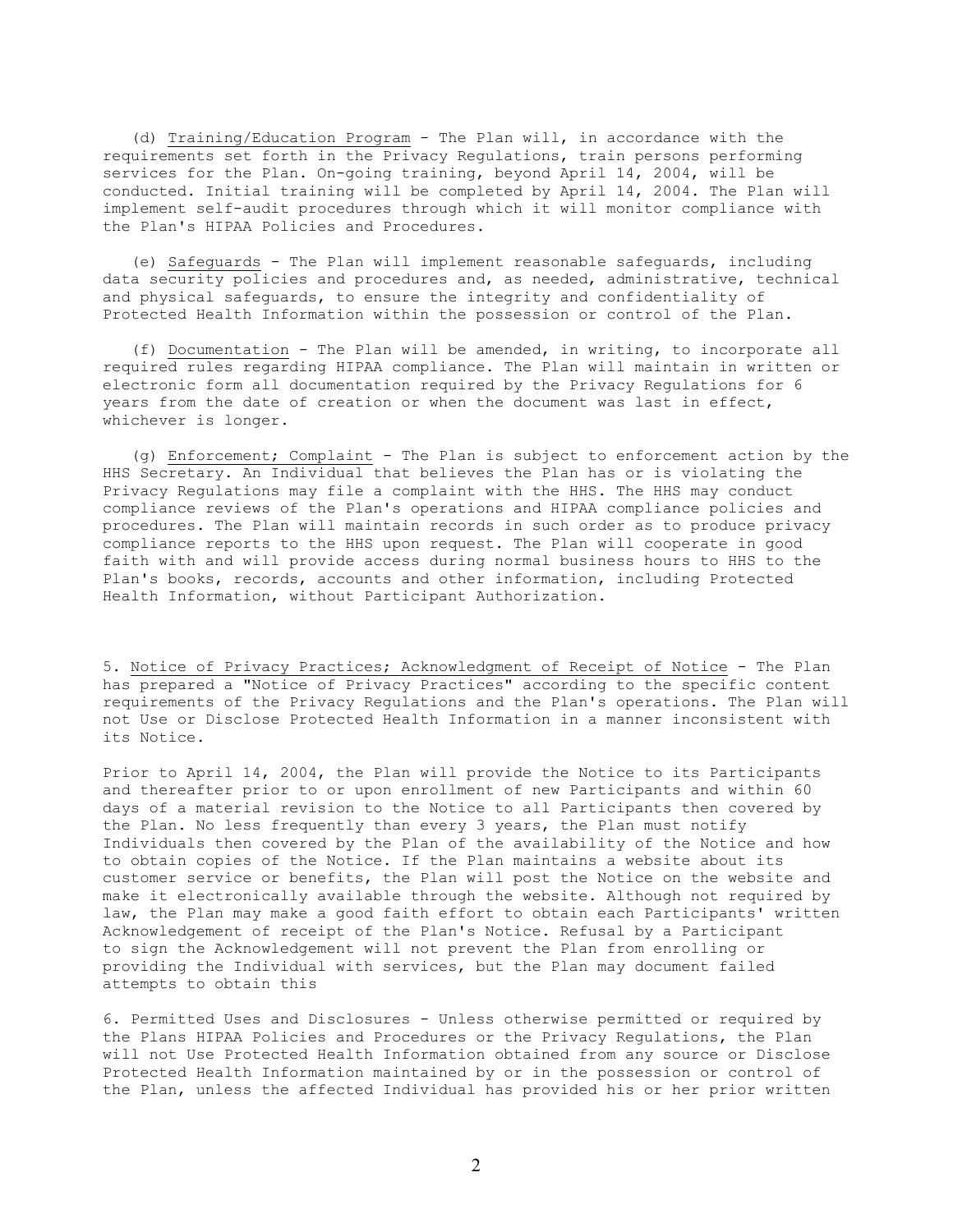Authorization approving such Use or Disclosure either directly to the Plan or through a Healthcare Provider or other Covered Entity. The Plan's implementing procedures and Authorization forms will comply with the specific content requirements set forth by the Privacy Regulations. The Plan will permit an Individual to request in the Authorization that restrictions be placed on the Plan's Use and Disclosure of that Individual's Protected Health Information. The Plan will seriously consider each such requested restriction, however, the Plan is not required to accept an Individual's requested restriction. If the Plan does accept an Individual's requested restriction, the Plan is bound to abide by those restrictions. The Plan generally may not condition enrollment or eligibility on the Participant's provision of an Authorization. However, the Plan may condition enrollment in the Plan or eligibility for benefits prior to enrollment if the Authorization sought is for the Plan's own eligibility or enrollment determinations or underwriting or risk rating determinations and is not for Psychotherapy Notes. An Individual may revoke an Authorization at any time by providing written notice of revocation to the Plan. The Plan will not rely on an Authorization that it knows has been revoked. The Plan will not market to Individuals, other than gifts of nominal value, without the Individual's Authorization for such Marketing.

(a) Treatment, Payment, Healthcare Operations - Generally, the Plan will be able to Use or Disclose Protected Health Information for its own purposes of Payment or Healthcare Operations, as defined by HIPAA, without first obtaining the Individual's Authorization or otherwise meeting an exception under the Regulations. Further, the Plan may Disclose Protected Health Information to a provider for that provider's Treatment purposes, or for another Covered Entity's or provider's Payment purposes, without an Authorization. Also, under certain circumstances, the Plan may Disclose Protected Health Information for limited Healthcare Operations of another Covered Entity that also has or has had a relationship with the Individual to whom the information pertains. The Plan will, to the extent possible, request documentation of such recipient's relationship with the Individual prior to disclosing any Protected Health Information to him or her.

(b) De-Identified PHI - Under the Privacy Regulations, de-identified health information is not individually identifiable and, therefore, is not Protected Health Information. The Plan may use and disclose de-identified health information without complying with the requirements of the Regulations, including the requirement to obtain an Individual's prior written Authorization. The Plan may utilize either of the two permitted methods of de-identification under the Privacy Regulations, "statistical de-identification" and/or through the removal of the 18 identifiers enumerated in the Privacy Regulations. The Plan may assign a code to the de-identified health information to permit it to re-identify the data; however, the key to the re-identification code may not be disclosed and the recipient may not be able, through methods of derivation in connection with known information about the Individual or contained in the disclosed information, to determine the identity of the Individual or the key to re-identify the data.

(c) Limited Data Set De-Identification - The Plan may Use or Disclose Protected Health Information, without completely de-identifying the information or obtaining an Individual's prior written Authorization, but only if for public health purposes or certain Healthcare Operations. If the Plan engages in any of these two activities, the Plan will remove all of the direct identifiers of the Individual and/or the Individual's family, employers or household members prior to disclosing the information (unless to an agent or Business Associate

3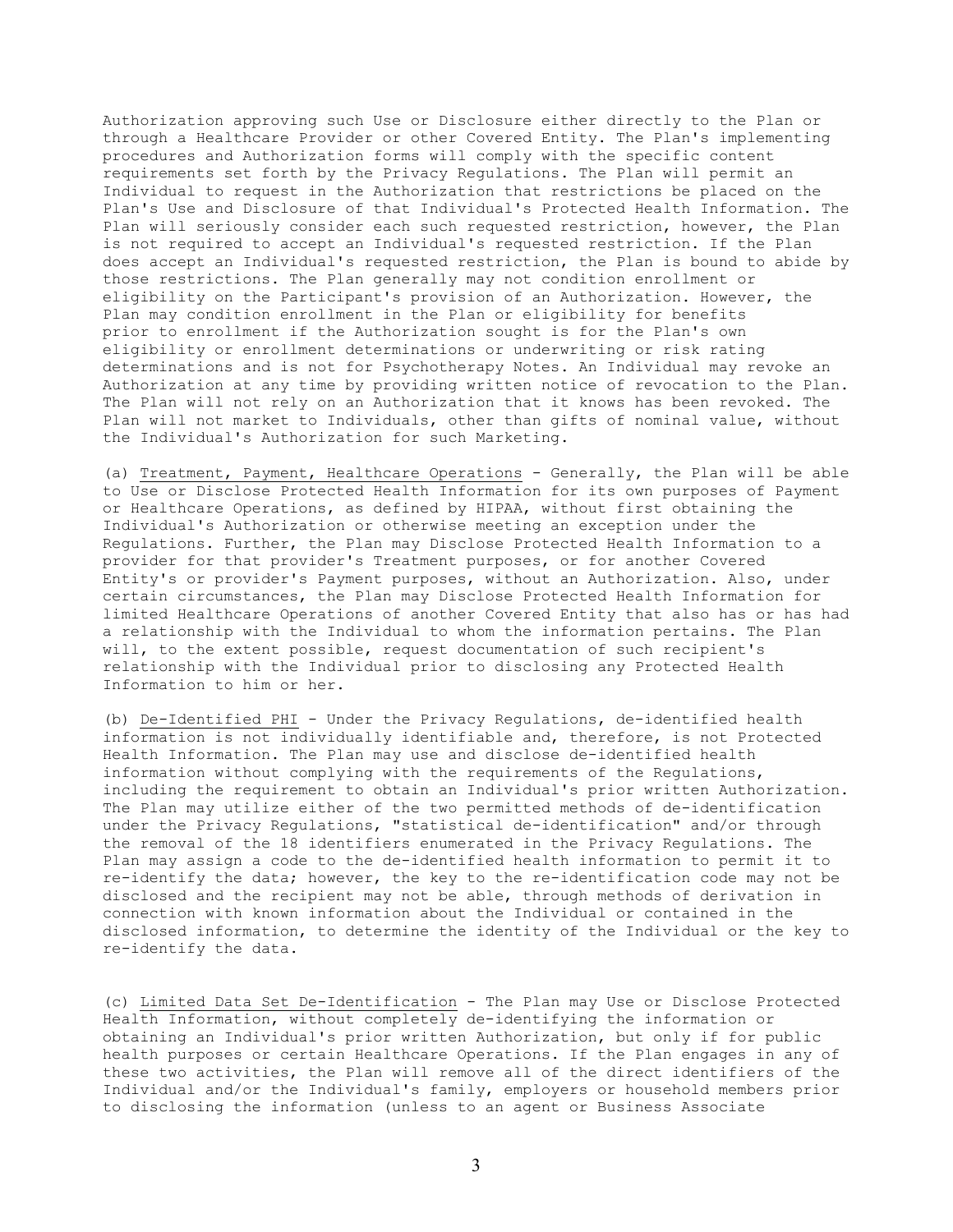who will remove the identifiers on the Plan's behalf). The Plan may disclose certain limited data sets regarding the Individual when the information is disclosed, including, without limitation, admission, service and discharge dates, dates of birth and death (day, month and year). five-digit zip code and others. Before disclosing any information containing limited data sets. the Plan will first enter into a Data Use Agreement with such recipient. The Plan's Data Use Agreements will comply with the requirements of the Privacy Regulations and will contain assurances of protection of the information, an agreement not to re-disclose, an agreement not to identify or contact the Individual who is the subject of the disclosed information, set forth permitted Uses and Disclosures, list any permitted recipients and include an obligation to notify the Plan of any improper Uses or Disclosures known to the recipient.

(d) Without an Authorization, but with the Individual's Opportunity to Agree or Object - The Plan may Use or Disclose Protected Health Information without obtaining the Individual's prior written Authorization with respect to Disclosures to the Individual's family personal representative or friends; in connection with disaster relief efforts, in emergency circumstances; or when in the best interests of the Individual when the Individual is not present or is incapable of responding. The Plan will inform the Individual in advance in its Notice of Privacy Practices of the possibility of such Uses or Disclosures, and the Individual will be given the opportunity to agree to or prevent or restrict the Use or Disclosure. As an alternative to including this in the Notice, the Plan may notify the Individual, either in writing or verbally, of and prior to each of these Uses and Disclosures in order to afford the Individual the opportunity to agree or object at that time.

(e) Without an Authorization and with No Opportunity to Agree or Object - The Plan may Use or Disclose Protected Health Information without obtaining an Individual's prior written Authorization with respect to the following circumstances: (1) emergency treatment; (2) as required by state or federal law; (3) in judicial or administrative proceedings; (4) for law enforcement purposes; (5) public health activities; (6) health oversight activities and (7) Workers' compensation or work-related illness or injury.

(f) Incidental Uses and Disclosures - The Plan recognizes that this is not a direct exception to the Authorization requirement under the Privacy Regulations, but that Uses and Disclosures of Protected Health Information that are made pursuant to otherwise permitted or required Uses or Disclosures will not be considered violations of the Privacy Regulations. The Plan will make reasonable efforts to prevent incidental Uses and Disclosures of Protected Health Information.

(g) Transition - Under certain circumstances, the Plan may continue to use or Disclose Protected Health Information pursuant to consent, Authorization, or other form of express legal permission obtained from an Individual before April 14, 2004, even though it does not comply with the content requirements of the Privacy Regulations for an Authorization.

(h) Minimum necessary - The Plan will comply with the Minimum Necessary standard as described in the Privacy Regulations with respect to any Use or Disclosure of or request for Protected Health Information, as required by the Privacy Regulations. All Uses or Disclosures of, or requests for, Protected Health Information will be limited to the minimum amount necessary to accomplish the stated purpose or will be in conformity with such other restrictions as the Plan may have agreed to with certain Individuals. The Plan must develop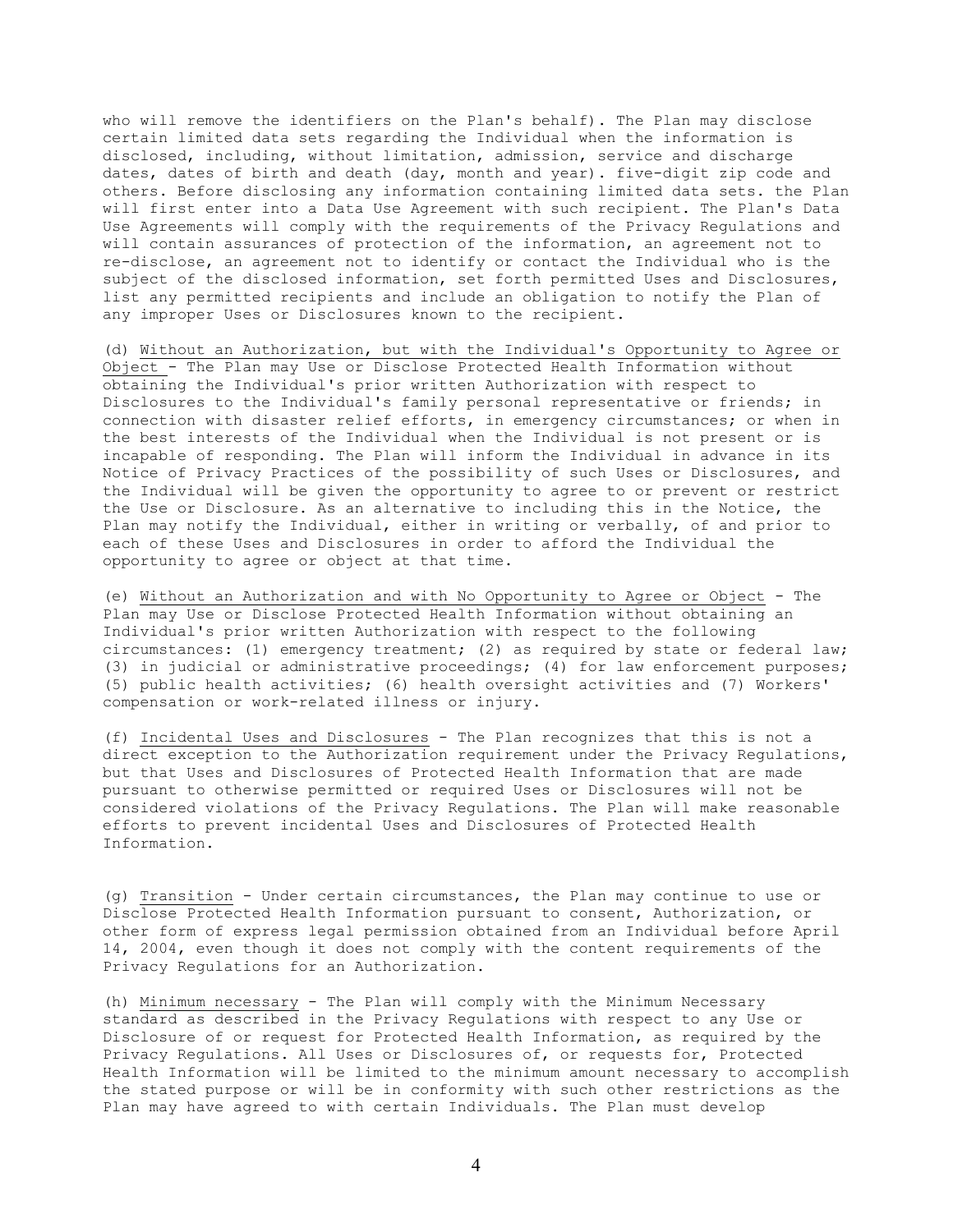criteria designed to limit its requests for Protected Health Information to the information reasonably necessary to accomplish the purposes for which the request was made. An entire medical record may not be Used, Disclosed or requested except where specifically justified as the amount that is reasonably necessary to accomplish the stated purpose. However, the Plan may Use and Disclose Protected Health Information for Payment, Healthcare Operations, pursuant to an Authorization or as required by law without complying with this requirement. The Plan will make reasonable efforts to limit access to Protected Health Information by its Workforce and otherwise within its operations to authorized personnel only.

(i) Business Associate Agreements - The Plan will execute Business Associate agreements, or amend existing agreements to include Business Associate language. with any persons or entities performing functions on behalf of the Plan to the extent such persons or entities receive Protected Health Information from or create or receive Protected Health Information on behalf of the Plan in connection with performing those functions. The Plan will execute these agreements or amend existing agreements in accordance with the compliance date set forth in Section 3 above. The Plan acknowledges that the existence of a Business Associate agreement will NOT permit the Plan to disclose Protected Health Information freely to a Business Associate where an Authorization would otherwise be required and will not relieve the Plan from its obligations under the Privacy Regulations to only Use or Disclose Protected Health Information as permitted or required by the Privacy Regulations.

## 7. Patient Rights - Designated Record Set/Access/Amendment/Accounting/Copies

(a) Designated Record Set/Access - The Plan will maintain for each Individual a "Designated Record Set" that will be subject to Access by the Individual to whom the information pertains. An Individual's right of Access to his or her Designated Record Set may be denied by the Plan, without the right to contest the denial, with respect to Psychotherapy Notes, information compiled for civil, criminal or administrative actions, information subject to the Federal Privacy Act 5 USC §552(a) and information obtained by the Plan from another entity under a promise of confidentiality if Access would be likely to reveal the source of the information. An Individual's Access to his or her Designated Record Set may be denied by the Plan, with a right of the Individual to contest the denial, when the Plan determines in its discretion that Access by the Individual or the Individual's representative is reasonably likely to endanger the life or physical safety of the Individual or another person identified in the Protected Health Information.

(b) Amendment of Protected Health information -An Individual has the right to have the Plan amend Protected Health Information or a record about the Individual contained in a Designated Record Set for as long as the information is maintained in the Designated Record Set. However, the Plan may deny an Individual's request to amend his or her records if the information was not created by the Plan, it is not part of the Individual's Designated Record Set, would not otherwise be accessible to the Individual or the information is accurate and complete.

The Plan may require that requests for amendment be made in writing and provide a reason to support the requested amendment. The Plan must act on such a request within 60 days after receipt of the request. This time limit may be increased once by no more than 30 days if the Plan pro-, ides the Individual with a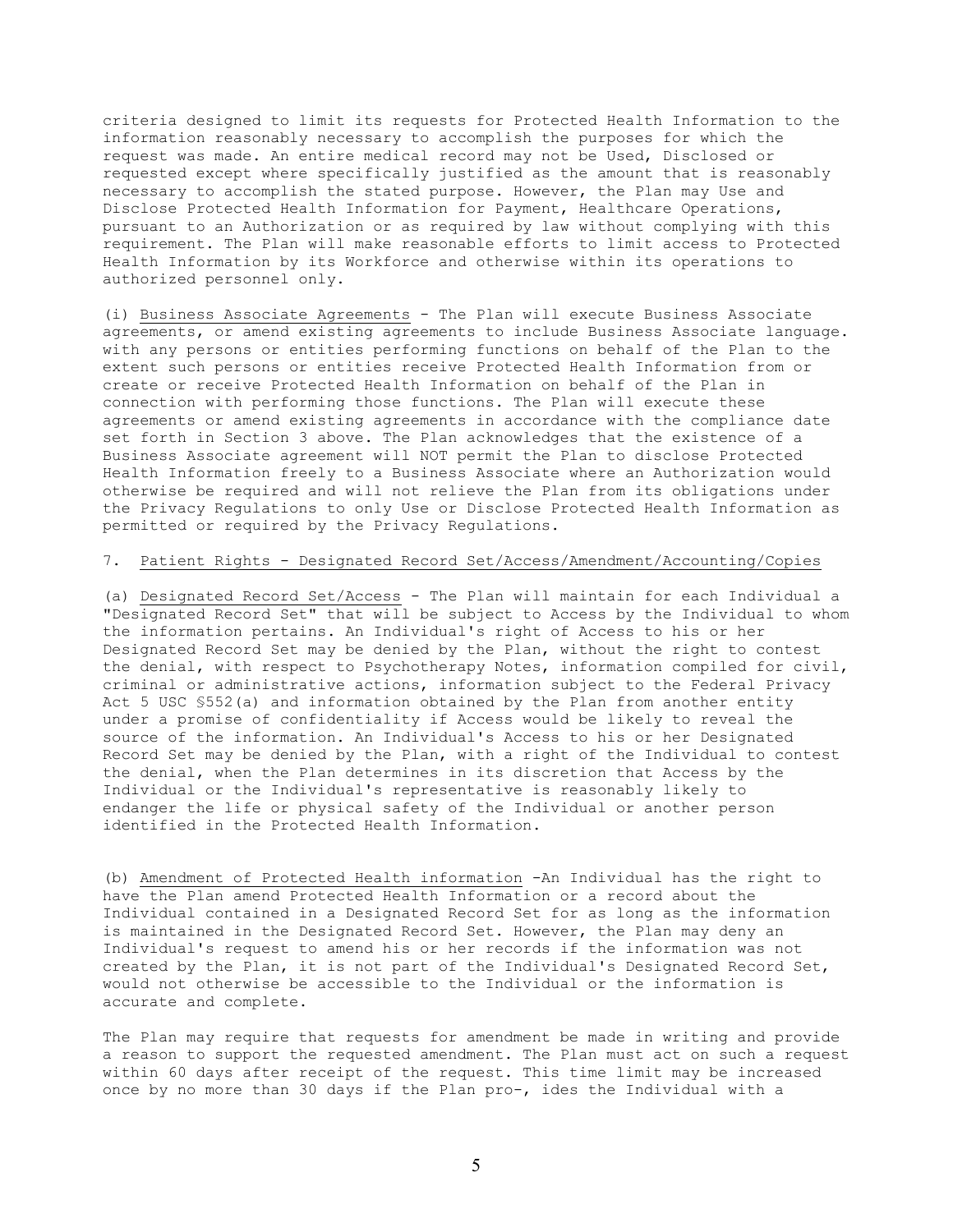written statement of the reasons for the delay and the date by which the Plan will complete the action requested. If the Plan grants the request it must: (1) make the amendment, at a minimum appending the requested amendment to the proper location in the records, (2) inform the Individual that the amendment was accepted. (3) obtain the Individual's identification of and agreement to have the Plan notify relevant persons with which the amendment needs to be shared and (4) make reasonable efforts to inform and provide the amendment within a reasonable time to persons identified by the Individual as having received the information prior to its amendment, and persons that the Plan knows have the Protected Health Information that is the subject of the amendment and that may have relied, or could foreseeably rely on it to the detriment of the Individual.

If the Plan, for the reasons stated above, refuses to make the amendment it must: (1) provide the Individual with a written denial within 60 days, as specified above, stating (i) the basis for the denial, (ii) the Individual's right to submit a written statement disagreeing with the denial and how to file this statement, (iii) that if the Individual does not submit a statement of disagreement, that the Individual may request that the Plan attach the Individual's request for amendment and the denial with any future Disclosures of the Protected Health Information that is the subject of the amendment and (iv) how the Individual may complain to the Plan pursuant to the Plan's complaint procedures, including the name or title and telephone number of the Plan's HIPAA contact person or office, or how to complain to the Secretary of HHS, (2) provide the Individual with the ability to submit a written statement of disagreement with the denial and the basis of such disagreement, (the Plan may prepare a written rebuttal to the Individual's statement of disagreement and provide a copy to the Individual) and (3) identify the record or Protected Health Information in the Designated Record Set and append or otherwise link the Individual's request for an amendment, the Plan's denial, the Individual's statement of disagreement and the Plan's rebuttal, to the Designated Record Set. If a statement of disagreement has been submitted by the Individual, the Plan must include items appended to the record with any subsequent Disclosure. However, if the Individual has not submitted a written statement of disagreement, only at the request of the Individual is the Plan required to include the Individual's request for amendment and the Plan's denial, or an accurate summary thereof, with any subsequent Disclosure of the Protected Health Information.

If the Plan is informed by another Covered Entity that an amendment to Protected Health Information has been made, the Plan must make or append the amendment to the records in its possession or control. The Plan must document and retain that documentation of persons or officers in the organization responsible for receiving and processing requests for amendments.

(c) Accounting of Disclosures - The Plan must provide an accounting to an Individual of certain Disclosures of Protected Health Information made during periods up to 6 years prior to the date of the Individual's request. The Plan will maintain policies and procedures for when and how Individual requests for accountings of Disclosures of Protected Health Information will be processed and made. The Plan is not required to account for Disclosures made: to the Individual to whom the information pertains, for purposes of Treatment, Payment, Healthcare Operations, incident to an otherwise permitted Use or Disclosure, pursuant to an Authorization, as otherwise required by law or the Privacy Regulations as part of a limited data set or with respect to Uses or Disclosures that occurred prior to the compliance date.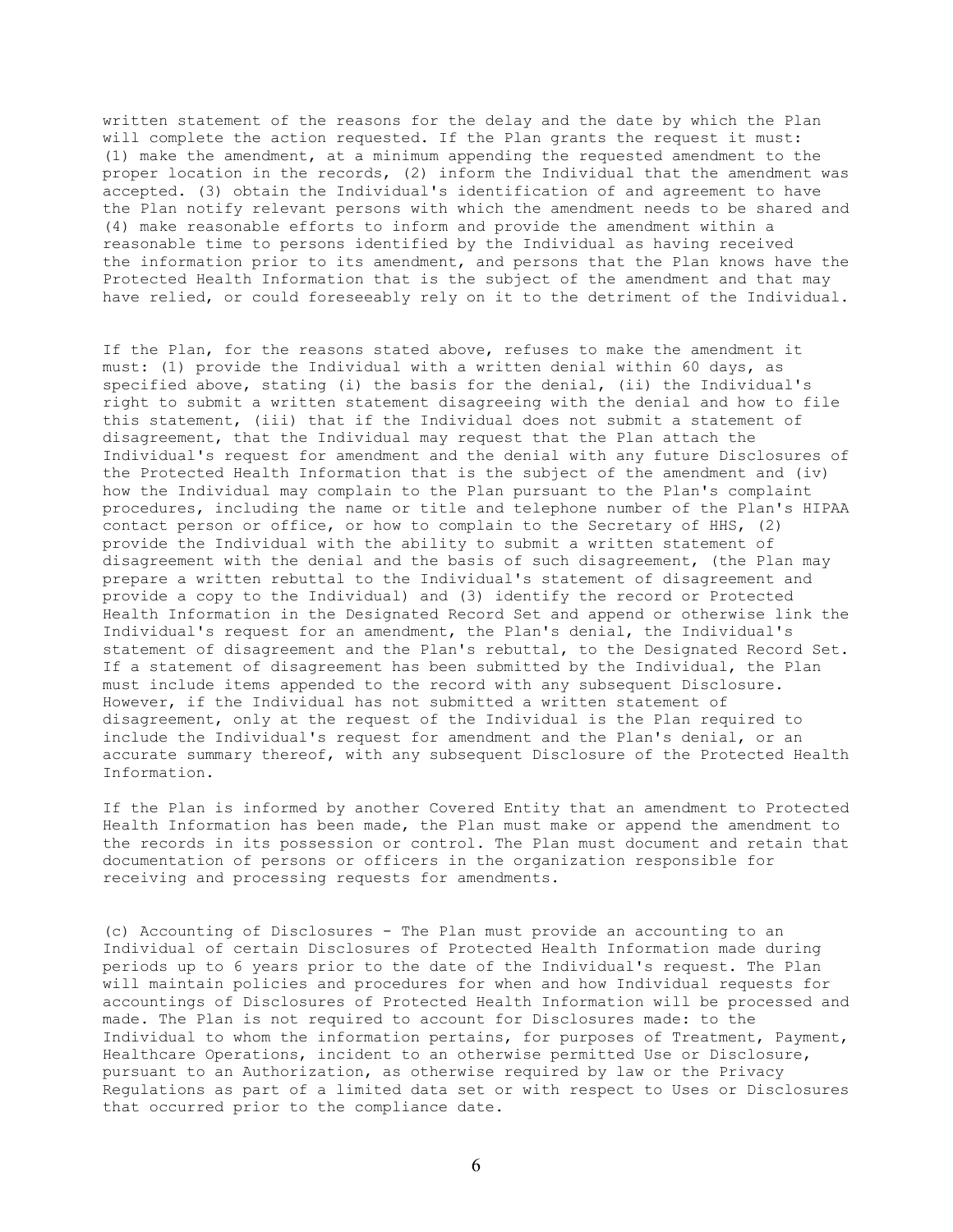An accounting must include Disclosures of Protected Health Information made by Business Associates of the Plan, and for each Disclosure must include: the date of the Disclosure, the name of the entity or person who received the Protected Health Information and, if known, the person's address, a brief description of the Protected Health Information disclosed and a brief statement of the purpose of the Disclosure. If multiple Disclosures are made to the same entity or person for a single purpose then the accounting may include: the information provided above for the first Disclosure during the accounting period, the frequency, or number of the Disclosures made during the accounting period and the date of the last such Disclosure during the accounting period. The Plan must provide the Individual with the accounting requested no later than 60 days after receipt of the request, or, if unable to do so, the Plan may extend the time to provide the accounting once by no more than 30 days, provided that the Plan notifies the Individual in writing of the reasons for the delay and the date by which the Plan will provide the accounting. The first accounting in any 12-month period must be provided to the Individual free of charge. The Plan may charge reasonable cost-based fees for any subsequent accountings in the same 12-month period. The Plan must document information required to be included in an accounting, the written accounting provided to the Individual and titles of persons or officers responsible for receiving and processing requests for accounting and retain such documentation for the period of time described in Section 4 above.

8. State law - The Plan will comply with state privacy or other laws impacting the Use or Disclosure of a Participant's health information to the extent applicable and not otherwise preempted by ERISA and/or HIPAA. Under state law, the Plan may be required to obtain a Participant's written consent, in addition to any Authorization required under HIPAA, prior to Use or Disclosure of the Participant's health information for certain purposes.

9. Amendment - These Policies and Procedures may be updated and amended as necessary only by the Privacy Officer.

10. Implementing Policies and Defined Terms - The Plan may adopt corresponding policies and procedures to implement the aforementioned required elements of the Plan's HIPAA compliance efforts. Such additional policies shall utilize the defined terms contained in this policy and attached hereto as Appendix A.

Adopted effective April 14, 2004.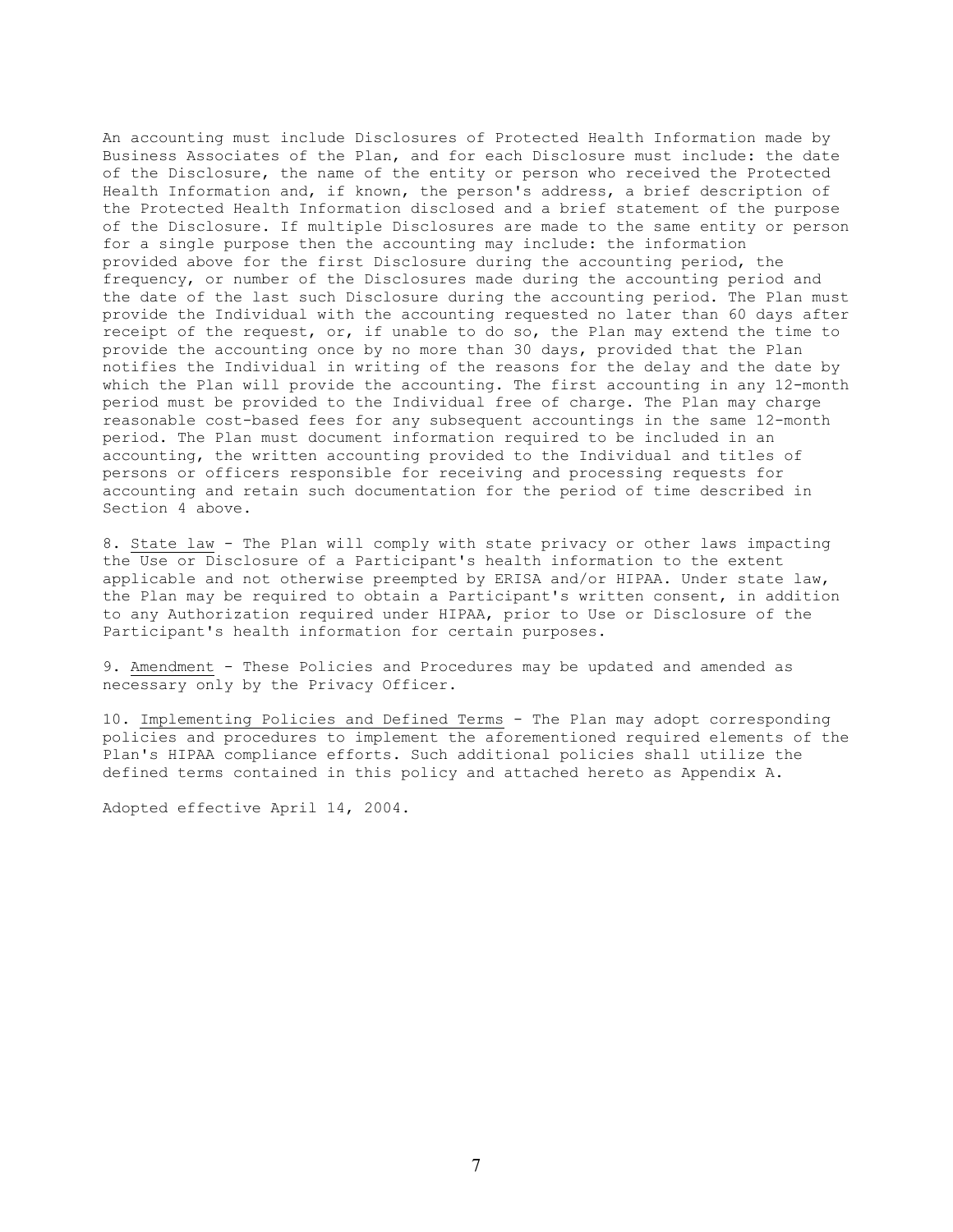## Appendix A

The following are definitions of key terms used in this policy and the corresponding implementing procedures. Any terms used in this policy or the corresponding implementing procedures, but not otherwise defined herein, shall have the meanings given them in the standards for Privacy of Individually Identifiable Health Information, Final Rule, Federal Register, Vol. 67, No. 157, August 14, 2002, 45 C.F.R. Parts 160 and 164.

1.1 **Access** means an Individual's right to inspect and obtain a copy of his or her own PHI contained in a Designated Record Set maintained by the Plan.

1.2 **Acknowledgment** means the written documentation of an Individual's receipt of the Plan's Notice of Privacy Practices.

1.3 **Authorization** means the written permission from an Individual that permits the Plan to use or Disclose PHI for purposes beyond the scope of Treatment, Payment or Healthcare Operations.

1.4 **Business Associate** means a person or entity who is not a member of the Plan's Workforce and who, on behalf of the Plan:

(a) Performs or assists in the performance of a function or activity involving the Use or Disclosure of PHI, including, but not limited to, claims processing or administration, data analysis, processing or administration, utilization review, quality assurance, billing, benefit management, practice management and repricing; or any other function or activity regulated by HIPAA; or

(b) Provides legal, actuarial, accounting, consulting, data aggregation (as defined under HIPAA), management, administrative, accreditation or financial services to or for the Plan, where the provision of the service involves the disclosure of Individually Identifiable Health Information from the Plan, or from another Business Associate of the Plan, to the person.

1.5 **Business Associate Contract** means the contract between the Plan and its Business Associates that allows the Business Associate to create or receive PHI on behalf of the Plan. The term "Business Associate Contract" includes both stand-alone agreements and amendments to existing service agreements, as well as Business Associate Contract language that is part of a new service agreement. A Business Associate Contract is not required for Disclosures by the Plan to a Healthcare Provider regarding an Individual's Treatment.

1.6 **Complainant** means an Individual who reports a privacy-related complaint to the Plan.

1.7 **Complaint Officer** means the person or official designated by the Plan to receive and process privacy-related complaints.

1.8 **Confidential Communication** means a communication regarding PHI between an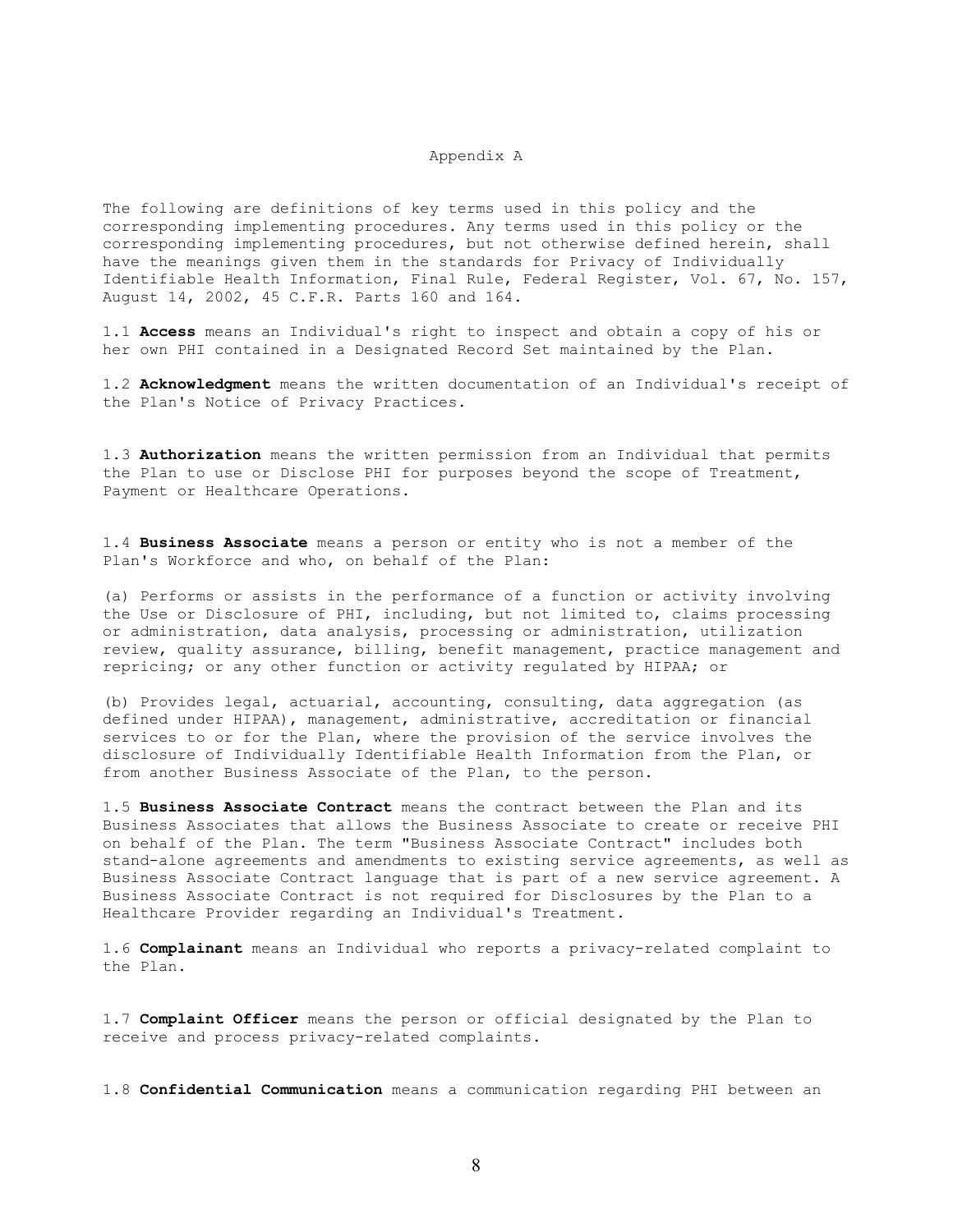individual and the Plan that is sent through alternative means or to an alternative location from the regular method of communication.

# 1.9 **Covered Entity** means:

- (a) A health plan.
- (b) A healthcare clearinghouse.

 (c) A healthcare provider who transmits any health information in electronic form in connection with a transaction covered by the HIPAA privacy rules.

1.10 **Data Use Agreement** means a required agreement between the Plan and a Limited Data Set ("LDS") recipient setting forth the requirements and limitations for the Use or Disclosure of the PHI in the LDS that the recipient must follow, and the consequences for not following them.

1.11 **De-identify or De-identification** means that a data set containing PHI has been determined to be De-identified by a statistical expert or that it has been modified by removing 18 specific PHI identifiers. In either case, there is no reasonable basis to believe that the information in the data set can be used to identify an Individual.

1.12 **Designated Record Set** means a group of records maintained by or for the Plan that is: (i) the medical records and billing records about Individuals maintained by or for a covered Healthcare Provider; (ii) the enrollment, payment, claims adjudication and case or medical management record systems maintained by or for a Health Plan; or (iii) Used, in whole or in part, by or for the Plan to make decisions about Individuals.

1.13 **Disclose or Disclosure** means, with respect to PHI, the release, transfer, provision of Access to, or divulging in any other manner, PHI outside of the Plan's internal operations or its Workforce Members.

1.14 **Group Health Plan** (also see definition of Health Plan) means an employee welfare benefit plan (as defined in section 3(1) of the Employee Retirement Income and Security Act of 1974 ("ERISA"), 29 U.S.C. 1002(1)), including insured and self-insured plans, to the extent that the plan provides medical care (as defined in section 2791(a)(2) of the Public Health Service Act ("PHS Act"), 42 U.S.C. 300gg-91(a)(2)), including items and services paid for as medical care, to employees or their dependents, directly or through insurance, reimbursement or otherwise, that (1) has 50 or more participants (as defined in section  $3(7)$ of ERISA, 29 U.S.C. 1002(7)); or (2) is administered by an entity other than the employer that established and maintains the plan.

1.15 **HHS** means the Department of Health and Human Services.

1.16 **Healthcare Provider** means a provider of services (as defined in section 1861(u) of the Social Security Act, 42 U.S.C. 1395x(u)), a provider of medical or health services (as defined in section 1861(s) of the Social Security Act, 42 U.S.C. 1395x(s)) and any other person or organization who furnishes, bills or is paid for Healthcare in the normal course of business.

1.17 **Health Information** means any information, whether verbal or recorded in any form or medium, that (1) is created or received by a Healthcare Provider, Health Plan, public health authority, employer, life insurer, school or university or Healthcare Clearing House; and (2) relates to the past, present or future physical or mental health or condition of an individual; the provision of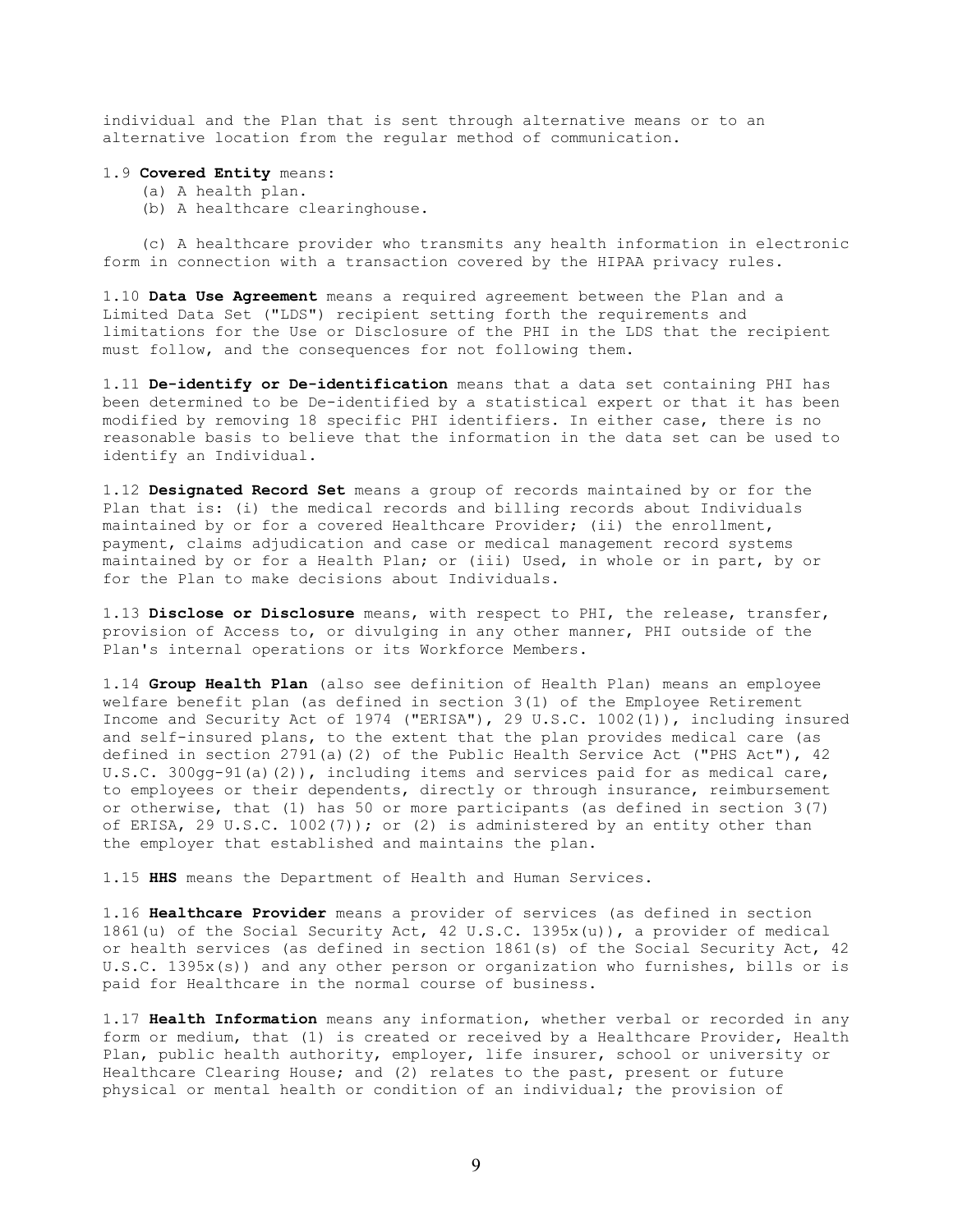healthcare to an individual; or the past, present or future payment for the provision of healthcare to an individual.

1.18 **Health Insurance Issuer** (as defined in section 2791(b)(2) of the PHS Act, 42 U.S.C. 300gg-91(b)(2) and used in the definition of Health Plan) means an insurance company, insurance service or insurance organization (including an HMO) that is licensed to engage in the business of insurance in a State and is subject to State law that regulates insurance. Such term does not include a Group Health Plan.

1.19 **Healthcare Operations** means any of the following activities of the Covered Entity to the extent that the activities are related to covered functions:

 (a) Conducting quality assessment and improvement activities, including outcome evaluation and development of clinical guidelines, provided that the obtaining of generalizable knowledge is not the primary purpose of any studies resulting from such activities; population-based activities relating to improving health or reducing healthcare costs, protocol development, case management and care coordination, contacting of Healthcare Providers and patients with information about treatment alternatives; and related functions that do not include treatment:

(b) Reviewing the competence or qualifications of Healthcare professionals,

evaluating practitioner and provider performance, Health Plan performance, conducting training programs in which students, trainees or practitioners in areas of healthcare learn under supervision to practice or improve their skills as Healthcare Providers, training of non-healthcare professionals, accreditation, certification, licensing or credentialing activities;

 (c) Underwriting, premium rating and other activities relating to the creation. renewal or replacement of a contract of health insurance or health benefits, and ceding, securing or placing a contract for reinsurance of risk relating to claims for healthcare (including stop-loss insurance and excess of loss insurance), provided that the requirements of HIPAA Section 164.514 are met, if applicable:

 (d) Conducting or arranging for medical review, legal services and auditing functions, including fraud and abuse detection and compliance programs:

 (e) Business planning and development, such as conducting cost-management and planning-related analyses related to managing and operating the entity, including formulary development and administration, development or improvement of methods of payment or coverage policies; and

 (f) Business management and general administrative activities of the entity, including, but not limited to:

- (i) Management activities relating to implementation of and compliance with the requirements of HIPAA:
- (ii) Customer service, including the provision of data analyses for policv holders, plan sponsors or other customers, provided that Protected Health Information is not disclosed to such policy holder, plan sponsor or customer;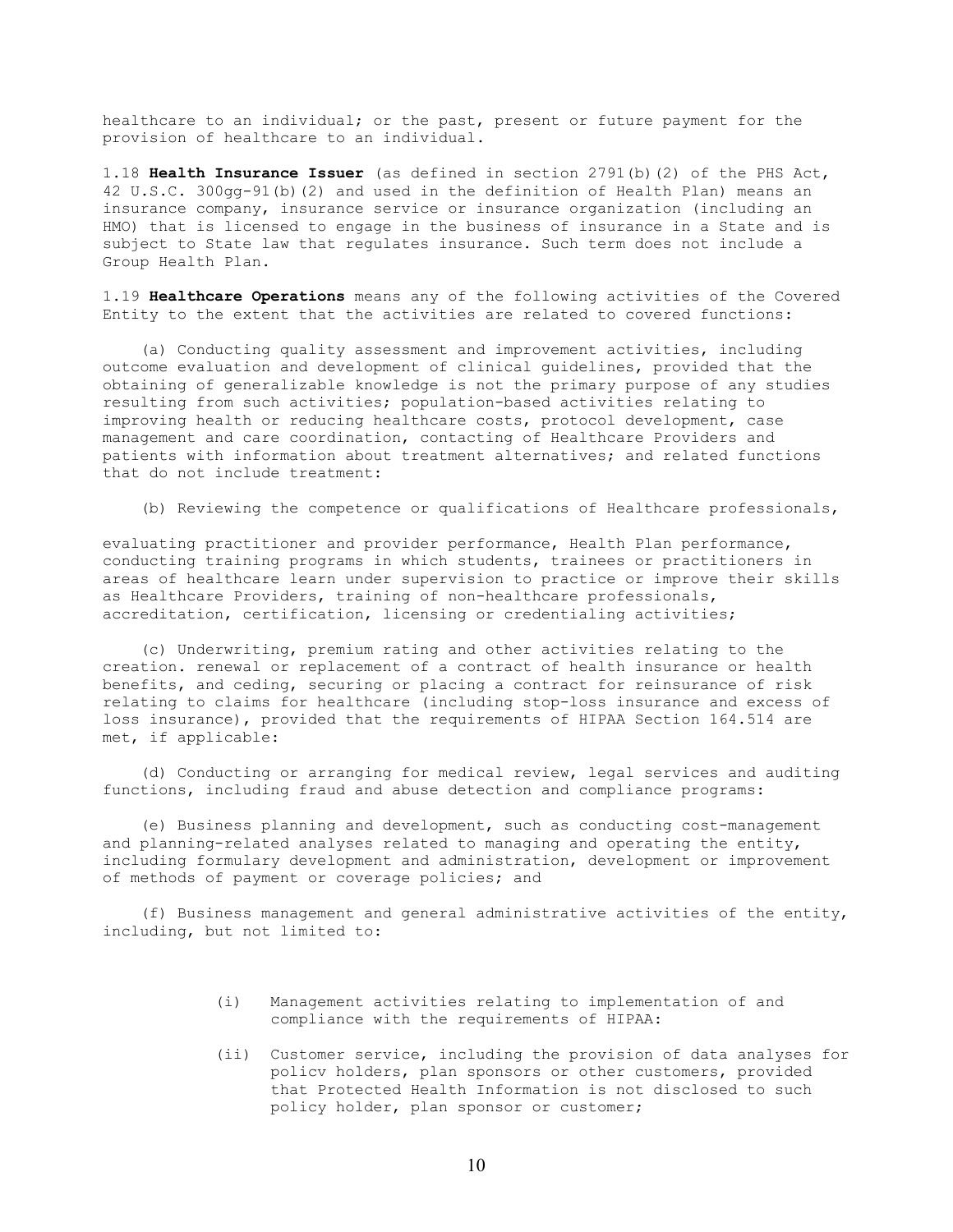- (iii) Resolution of internal grievances.
- (iv) The sale, transfer, merger or consolidation of all or part of the Covered Entity with another Covered Entity, or an entity that following such activity will become a covered entity and due diligence related to such activity; and
- (v) Consistent with the applicable requirements of HIPAA. creating deidentified health information or a limited data set, and fund raising for the benefit of the covered entity.

1.20 **Health Plan** means an individual or group plan that provides, or pays the cost of, medical care (as defined in section 2791(a)(2) of the PHS Act. 42 U.S.C. 300gg-91(a)(2)).

(a) Health Plan includes, but is not limited to, the following, singly or in combination, a Group Health Plan, as defined above, a Health Insurance Issuer, as defined above, and an HMO.

(b) Health Plan excludes any policy, plan or program to the extent that it provides, or pays for the cost of, excepted benefits that are listed in section 2791(c)(1) of the PHS Act, 42 U.S.C. 300gg-91(c)(1): and a government-funded program (other than one listed in HIPAA), whose principal purpose is other than providing. or paying the cost of healthcare; or whose principal activity is the direct provision of healthcare to persons or the making of grants to fund the direct provision of healthcare to persons.

1.21 **HIPAA** means the Health Insurance Portability and Accountability Act of 1996, and the regulations issued thereunder, including but not limited to 45 C.F.R. Parts 160 and 164.

1.22 **Hybrid Entity** means a single legal entity that is a Covered Entity whose business activities includes both covered and non-covered functions and that designates identified healthcare components. For purposes of compliance with HIPAA, the Plan mad he a Hybrid Entity consisting of the following identified healthcare components: the medical, dental, vision, prescription drug, mental health, healthcare reimbursement account and employee assistance programs and the Plan's Workforce responsible for performing Plan administrative functions for the identified healthcare components of the Plan.

1.23 **Individual** means the person who is the subject of Protected Health Information and who is also a Participant or former Participant in the Plan or a covered spouse, dependent or beneficiary under the Plan.

1.24 **Individually Identifiable Health Information** is information that is a subset of Health

 Information, including demographic information collected from an individual. and:

 (a) Is created or received by a Healthcare Provider, Health Plan, employer or Healthcare Clearinghouse: and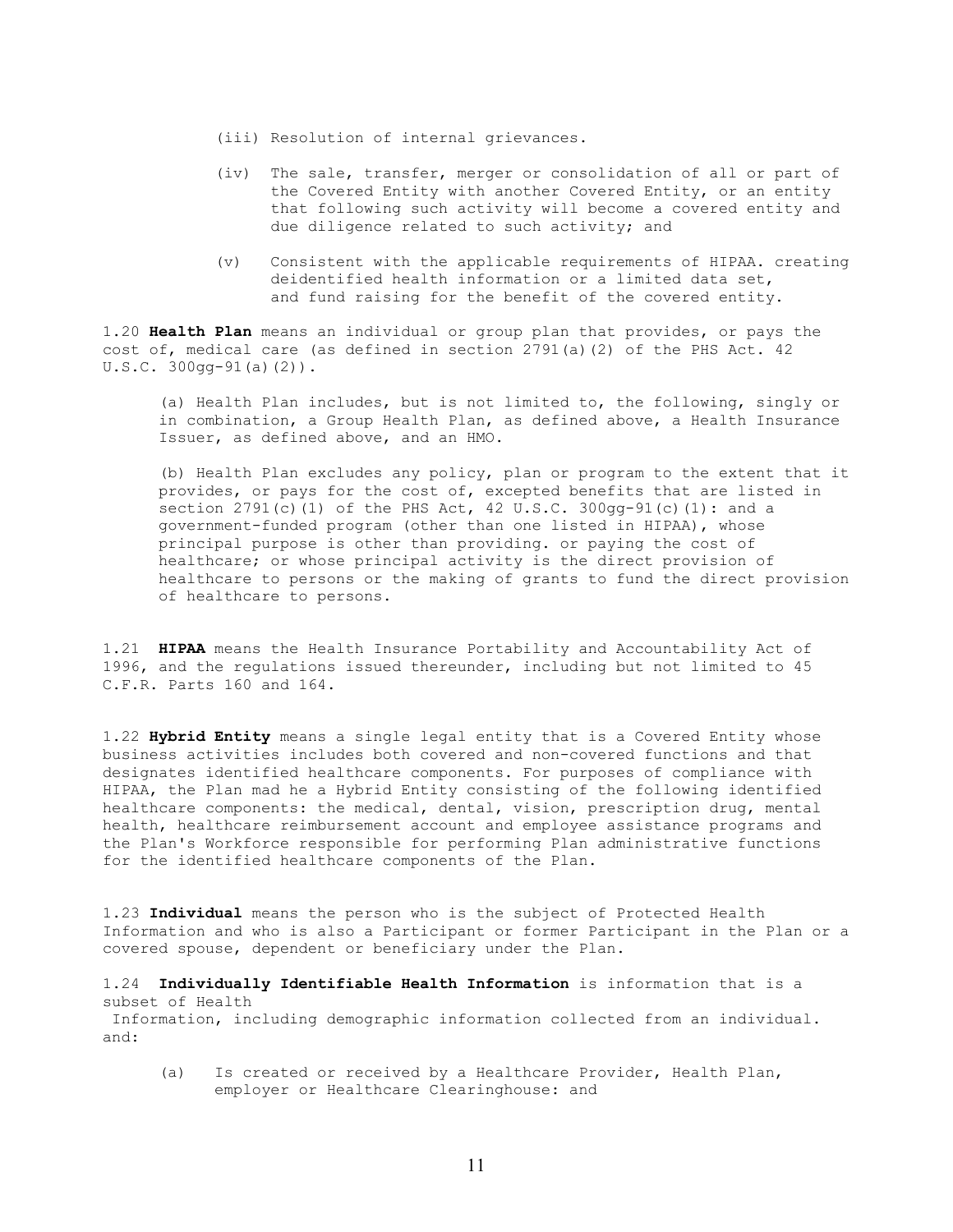- (b) Relates to the past, present or future physical or mental health or condition of an individual; the provision of healthcare to an individual; or the past, present or future payment for the provision of healthcare to an individual: and
	- (i) That identifies the individual: or
	- (ii) With respect to which there is a reasonable basis to believe the information can be used to identify the individual.

1.25 **Limited Data Set or ("LDS")** means a data set for Use and Disclosure of PHI for the purposes of public health or Healthcare Operations that is not completely De-identified. The data set excludes 16 specified identifiers in accordance with applicable law but includes complete dates, city or town, and five digit zip codes. The Plan must enter into a Data Use Agreement with the recipient of the LDS.

1.26 **Marketing** means a communication about a product or service, a purpose of which is to encourage recipients of the communication to purchase or use the product or service. Marketing does not include communications made by the Plan to describe a health related product or service or Payment for a product or service that is provided or included in the Plan's benefits: for Treatment: or for case management or care coordination. If there is an arrangement between a Covered Entity and such other entity whereby the Covered Entity Discloses PHI to the other entity, in exchange for direct or indirect remuneration by an entity or its affiliate, Marketing also means to make a communication about an entity's own product or service that encourages recipients of the communication to purchase or use that product or service.

1.27 **Minimum Necessary** means the least amount of PHI needed to accomplish the intended purpose of a Use, Disclosure or request.

1.28 **Notice of Privacy Practices or Notice** means the Notice of Privacy Practices which describes the Plan's Uses and Disclosures of PHI.

1.29 **Participant** means the employee or former employee who is eligible to be and is covered under the Plan by reason of his or her employment relationship.

## 1.30 **Payment** means:

- (a) The activities undertaken by:
	- (i) A Health Plan to obtain premiums or to determine or fulfill its responsibility for coverage and provision of benefits under the Health Plan; or
	- (ii) A Healthcare Provider or Health Plan to obtain or provide reimbursement for the provision of healthcare: and
- (b) The activities in paragraph (a) of this definition relate to the Individual to whom healthcare is provided and include, but are not limited to:
	- (i) Determinations of eligibility or coverage (including coordination of benefits or the determination of cost sharing amounts), and adjudication or subrogation of health benefit claims;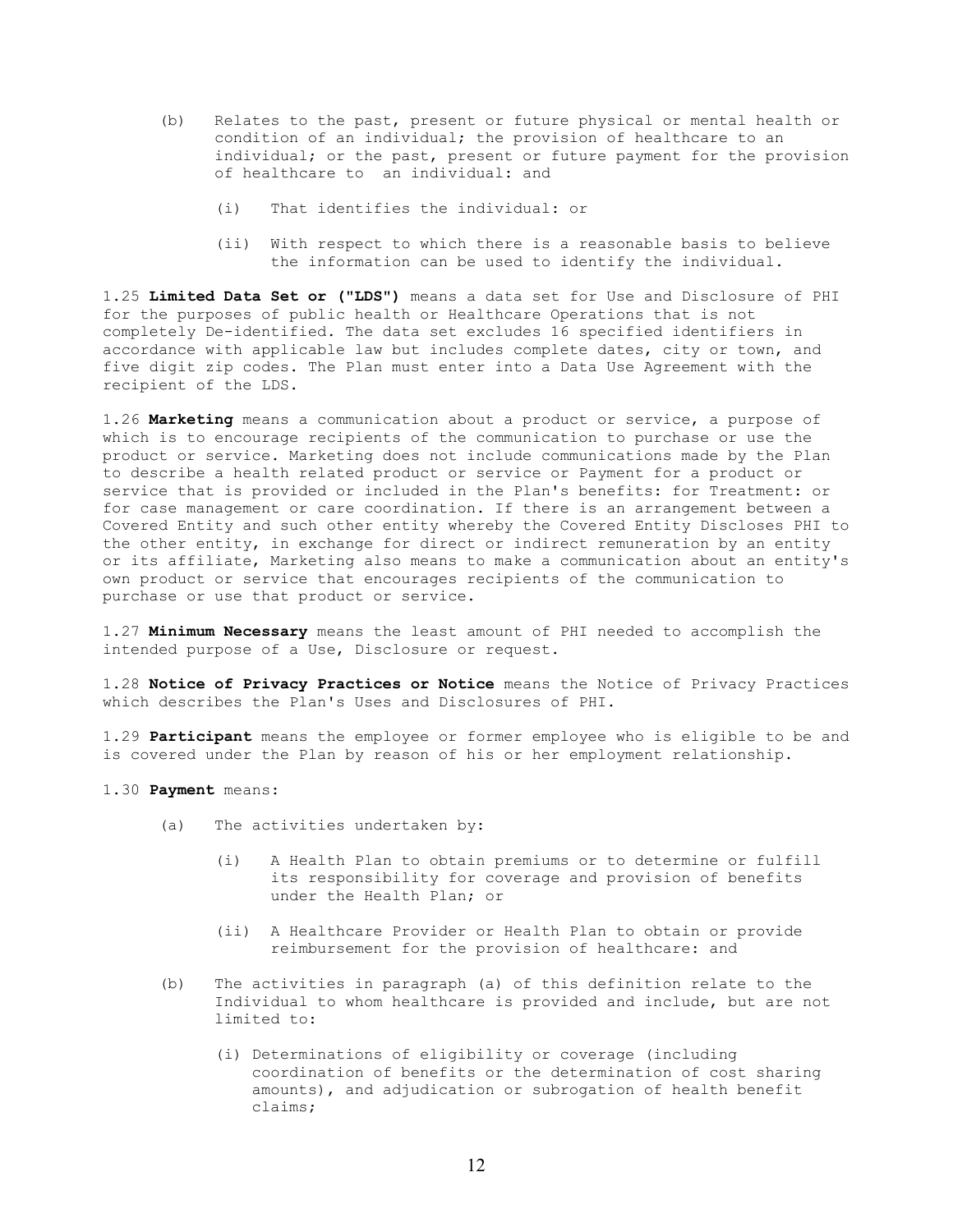- (ii) Risk adjusting amounts due based on enrollee health status and demographic characteristics:
- (iii) Billing, claims management, collection activities, obtaining Payment under a contract for reinsurance (including stop-loss insurance and excess of loss insurance) and related healthcare data processing;
- (iv) Review of healthcare services with respect to medical necessity. Coverage under a Health Plan, appropriateness of care or justification of charges:
- (v) Utilization review activities, including precertification and preauthorization of services, concurrent and retrospective review of services: and
- (vi) Disclosure to consumer reporting agencies of any of the following Protected Health Information relating to collection of premiums or reimbursement:
- (A) Name and address,
- (B) Date of birth,
- (C) Social security number,
- (D) Payment history,
- (E) Account number, and
- (F) Name and address of the Healthcare Provider and/or Health Plan.

1.31 **Plan** means the components of the **Example 2018** [Plan name] that are subject to HIPAA. Whenever reference is made to the Plan's action, the activities of the Plan Sponsor on the behalf of the Plan shall be treated as the action of the Plan.

1.32 **Plan Sponsor** has the meaning as defined in section 3(16)(B) of ERISA, 29 U.S.C. 1002(16)(B) and means \_\_\_\_\_\_\_\_\_\_\_\_\_\_\_\_\_\_\_\_\_\_\_\_\_\_\_\_\_\_\_\_\_\_\_\_\_[Employer] and employees and agents of the Plan Sponsor who are responsible for Plan administration functions.

1.33 **Privacy Officer** means the person or officer designated by the Plan to oversee compliance with these policies and procedures and with HIPAA generally.

1.34 **Promotional Communication** means communications excluded from the definition of Marketing because they are made for the purpose of: (a) describing the entities participating in a Healthcare Provider network or a Health Plan network: or I h I describing (i) health related products or services provided by a Healthcare Provider, or (ii) included in Health Plan benefits and (c) are communications that are tailored to the circumstances of the Individual and are: (i) made by a Healthcare Provider as part of Treatment, case management and care coordination of the Individual for the purpose of furthering the Individual's Treatment, or (ii) made by a Healthcare Provider or Health Plan to an Individual in the course of managing the Individual's Treatment or (iii) made to recommend alternative treatments, therapies, Healthcare Providers or care settings.

1.35 **Protected Health Information ("PHI")** means Individually Identifiable Health Information that is transmitted by electronic media or is transmitted or maintained in an% other form or medium.